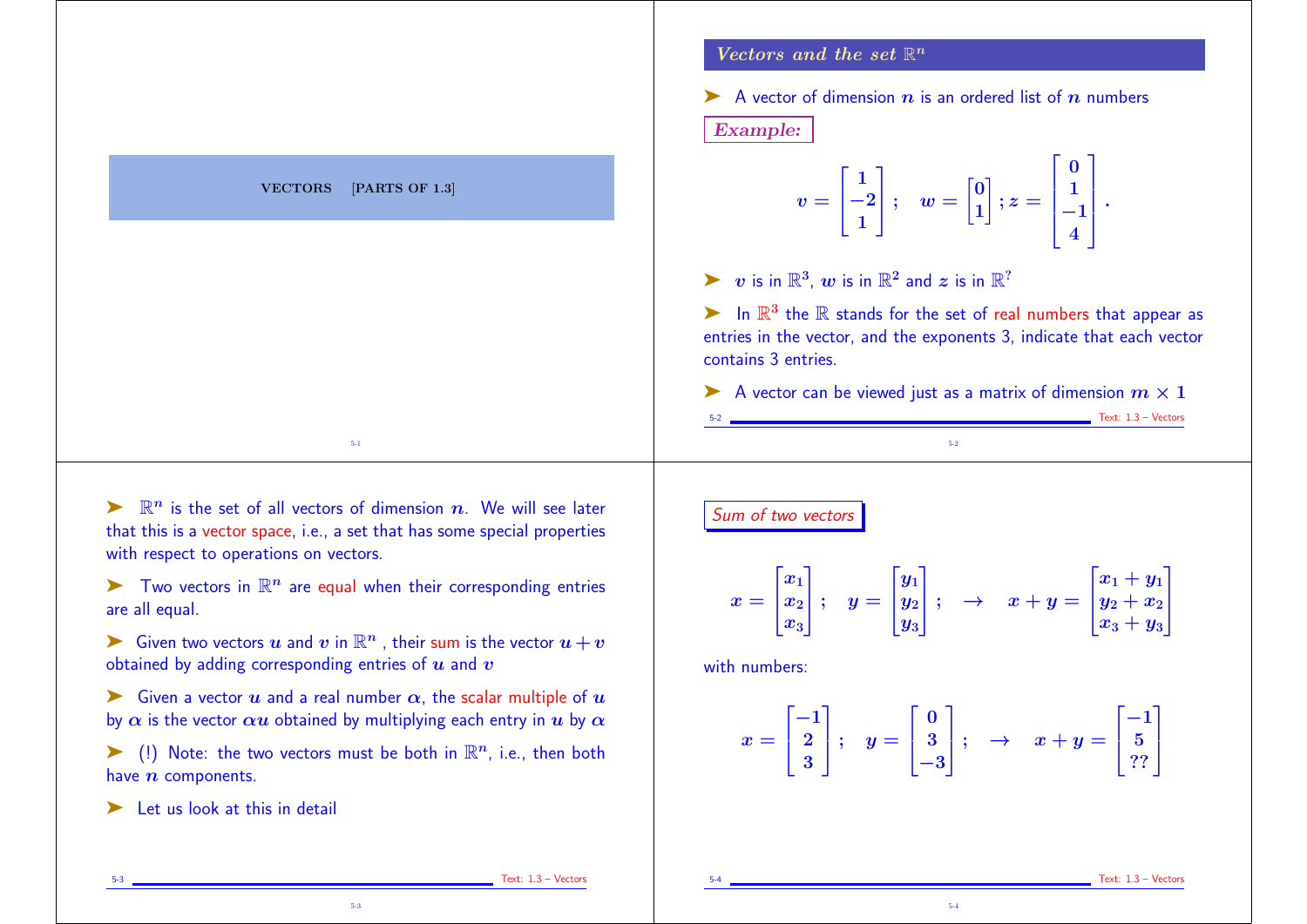#### Multiplication by a scalar

Siven: a number  $\alpha$  (a 'scalar') and a vector x:

$$
\alpha \in \mathbb{R}, \quad x \in \mathbb{R}^3, \rightarrow \alpha x = \begin{bmatrix} \alpha x_1 \\ \alpha x_2 \\ \alpha x_3 \end{bmatrix}
$$

with numbers:

$$
\alpha = 4; \quad x = \begin{bmatrix} -1 \\ 2 \\ 3 \end{bmatrix} \rightarrow \alpha x = \begin{bmatrix} -4 \\ 8 \\ 12 \end{bmatrix}
$$

In the text vectors are represented by bold characters and scalars by light characters. We will often use Greek letters for scalars and regular latin symbols for vectors

5-5

#### Properties of  $+$  and  $\alpha*$

➤ The vector whose entries are all zero is called the zero vector and is denoted by 0.

- (a)  $x + y = y + x$  (Addition is commutative)
- (b)  $x + (y + z) = (x + y) + z$  (Addition is associative)
- (c)  $0 + x = x + 0 = x$ , (0 is the vector of all zeros)
- (d)  $x + (-x) = -x + x = 0$  ( $-x$  is the vector  $(-1)x$ )
- (e)  $\alpha(x + y) = \alpha x + \alpha y$
- (f)  $(\alpha + \beta)x = \alpha x + \beta x$
- (g)  $(\alpha \beta)x = \alpha(\beta x)$
- (h)  $1x = x$  for any x

## Linear combinations

- ➤ Very important concept ..
- A linear combination of  $m$  vectors is a vector of the form:

 $x = \alpha_1 x_1 + \alpha_2 x_2 + \cdots + \alpha_m x_m$ 

where  $\alpha_1, \alpha_2, \cdots, \alpha_m$ , are scalars and  $x_1, x_2, \cdots, x_m$ , are vectors in  $\mathbb{R}^n$ .

 $\triangleright$  The scalars  $\alpha_1, \alpha_2, \cdots, \alpha_m$  are called the weights of the linear combination

5-7

➤ They can be any real numbers, including zero

## Linear combinations

Example: Linear combinations of vectors in  $\mathbb{R}^3$ :

$$
u = 2\begin{bmatrix} 1 \\ -1 \\ 0 \end{bmatrix} + 2\begin{bmatrix} 0 \\ 1 \\ 2 \end{bmatrix}; \quad w = 2\begin{bmatrix} 2 \\ -1 \\ 1 \end{bmatrix} - \begin{bmatrix} -1 \\ 1 \\ 0 \end{bmatrix} + \begin{bmatrix} 1 \\ 3 \\ 1 \end{bmatrix}
$$
  
And we have:  

$$
u = \begin{bmatrix} 2 \\ 0 \\ 4 \end{bmatrix}; \quad w = \begin{bmatrix} ? \\ ? \\ ? \end{bmatrix}
$$

5-6

Note: for w the second weight is  $-1$  and the third is  $+1$ .

Text:  $1.3 -$  Vectors

 $Text: 1.3 - Vectors$ 

Text:  $1.3 -$  Vectors

 $Text: 1.3 - Vectors$ 

5-8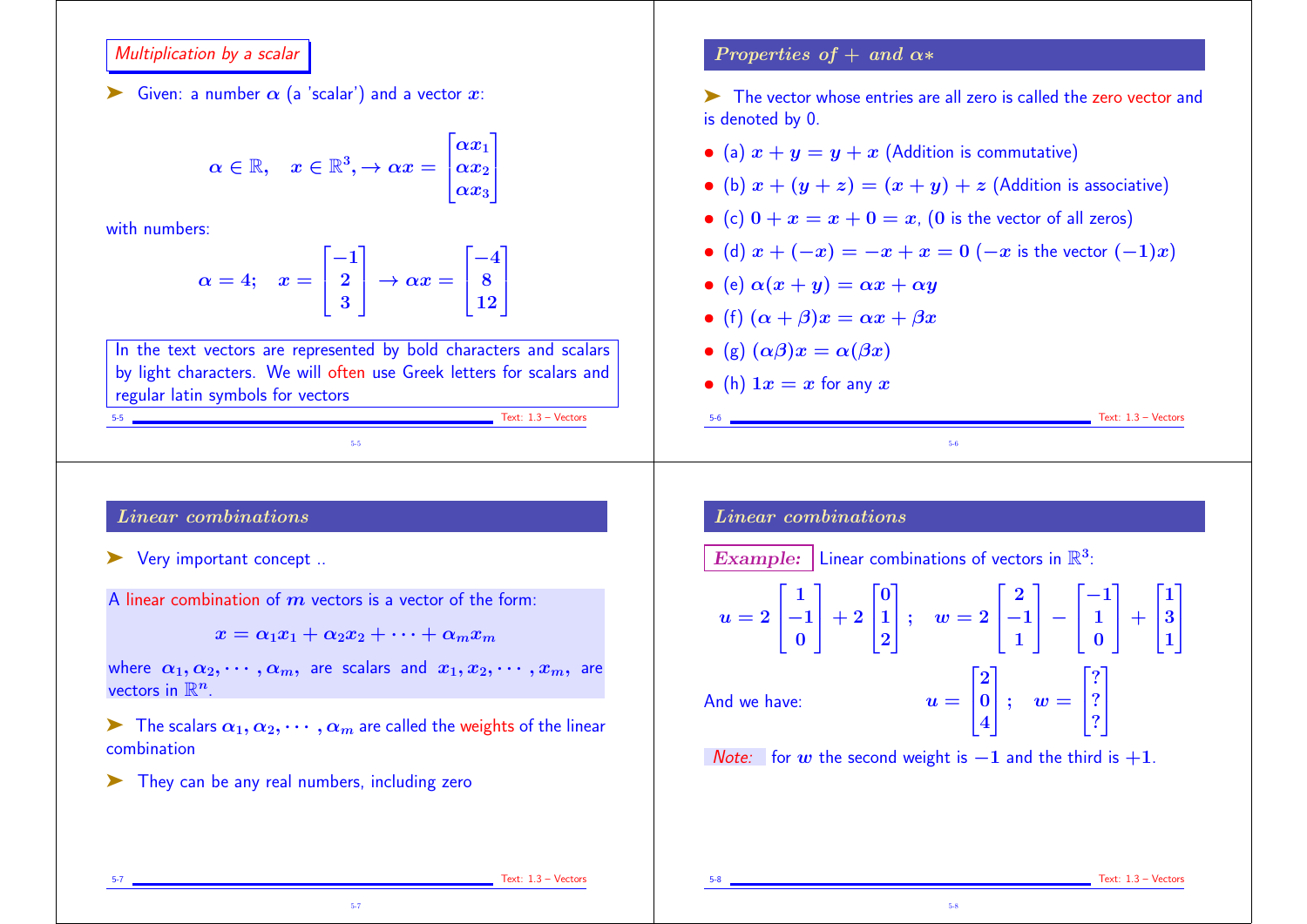### The linear span of a set of vectors

Definition: If  $v_1, \dots, v_p$  are in  $\mathbb{R}^n$ , then the set of all linear combinations of  $v_1, \cdots, v_p$  is denoted by  $\text{span}\{v_1, \cdots, v_p\}$  and is called the subset of  $\mathbb{R}^n$  spanned (or generated) by  $v_1, \cdots, v_p$ . That is,  $\text{span}\{v_1, \dots, v_p\}$  is the collection of all vectors that can be written in the form  $\alpha_1v_1 + \alpha_2v_2 + \cdots + \alpha_nv_p$  with  $\alpha_1, \alpha_2, \cdots, \alpha_n$  scalars.

$$
\boxed{\mathbb{Z}_2}
$$
 What is  $\text{span}\{u\}$  in  $\mathbb{R}^2$  where  $u = \begin{bmatrix} 2 \\ 0 \end{bmatrix}$ ?  

$$
\boxed{\mathbb{Z}_2}
$$
 What is  $\text{span}\{v\}$  in  $\mathbb{R}^2$  where  $v = \begin{bmatrix} 1 \\ -1 \end{bmatrix}$ ?

 $\boxed{\mathbb{Z}^n}$  What is span $\{u, v\}$  in  $\mathbb{R}^2$  with  $u, v$  given above?



**(−1,−1)**

 $\triangleright$   $x_1$  in the horizontal direction,  $x_2$  in vertical direction

5-12

**Geometric representation of** 
$$
\mathbb{R}^2
$$
 and  $\mathbb{R}^3$ 

\nConsider a rectangular coordinate system in the plane. The illustration shows the vector

\n
$$
x = \begin{bmatrix} a \\ b \end{bmatrix}
$$
\nwith  $a = 4, b = 2$ .\n**Each point in the plane is determined by an ordered pair of numbers, so we identify a geometric point  $(a, b)$  with the column vector  $\begin{bmatrix} a \\ b \end{bmatrix}$** 

5-9

 $\triangleright$  We may regard  $\mathbb{R}^2$  as the set of all points in the plane

5-11

5-11 Text: 1.3 – Vectors

 $Test: 1.3 - Vectors$ 

Text: 1.3 – Vectors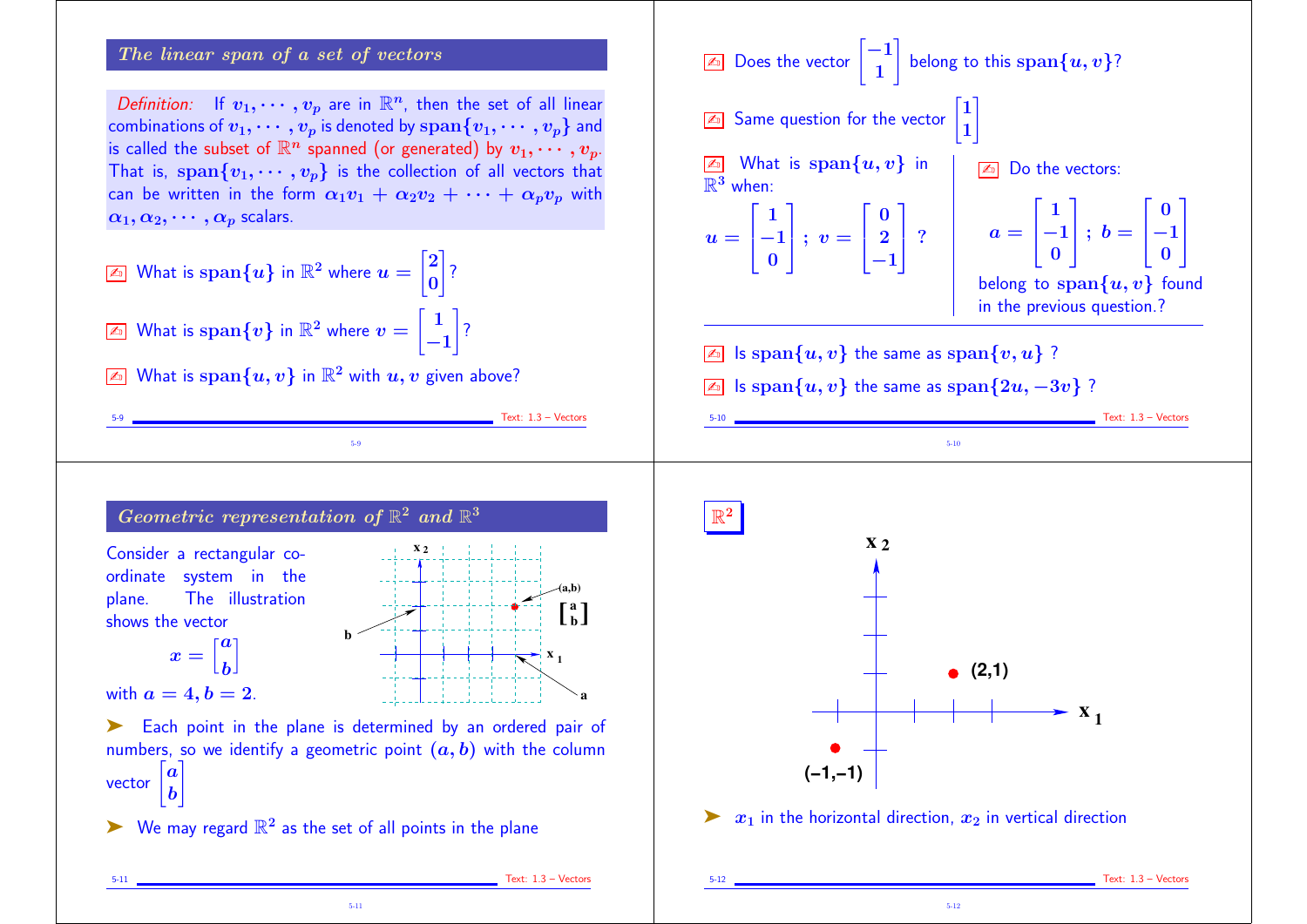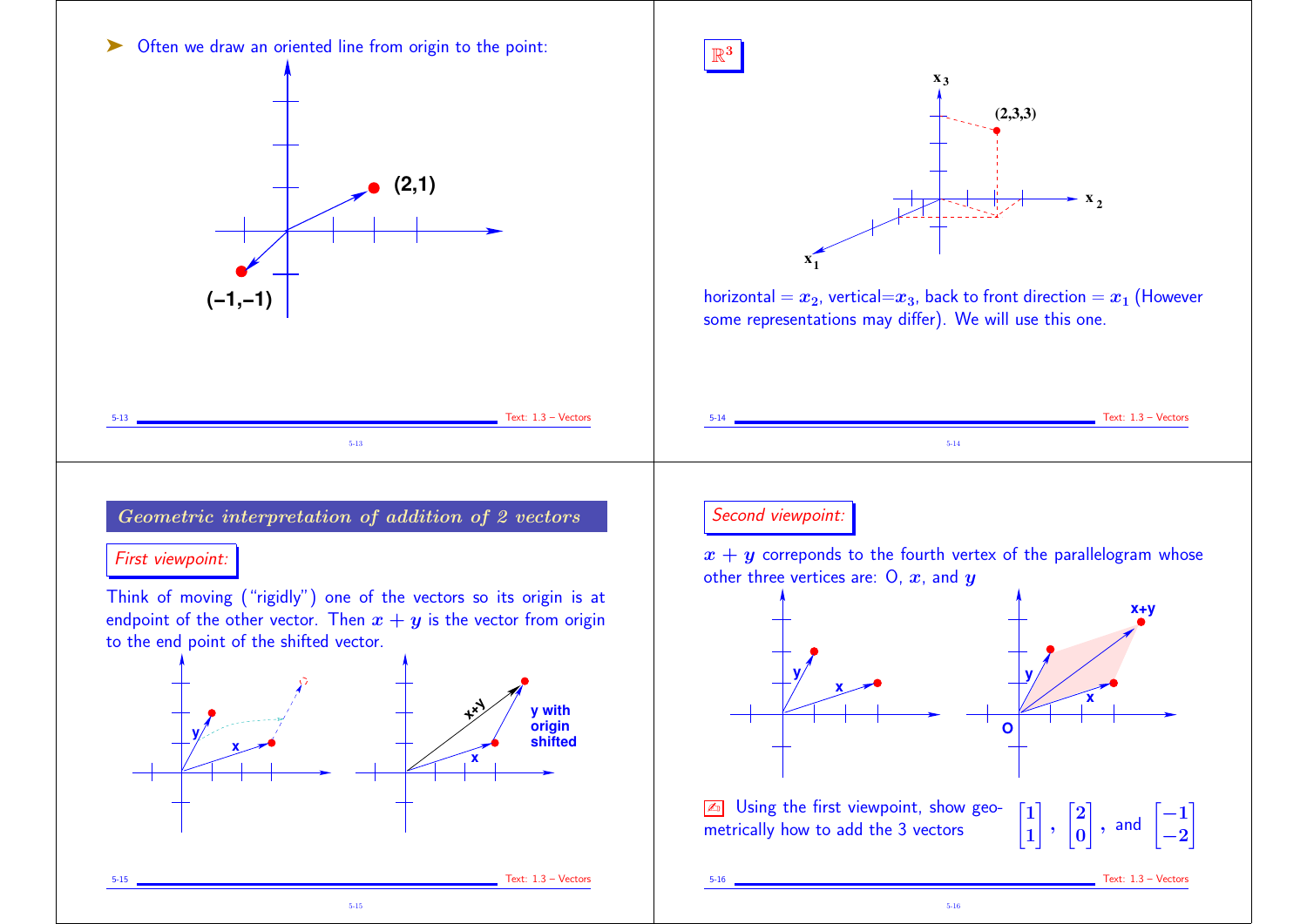